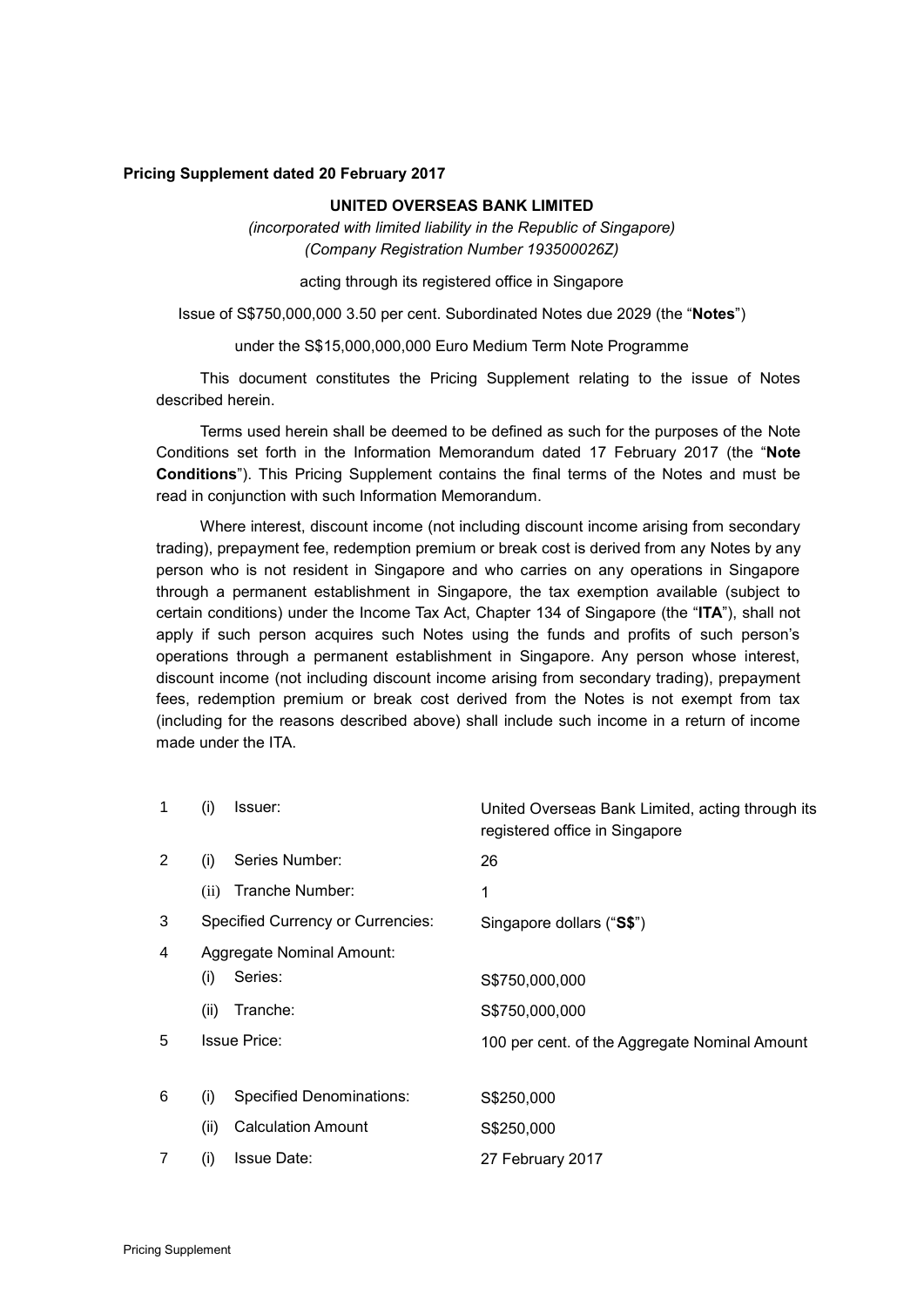|                 | (ii)<br>Interest Commencement Date                | <b>Issue Date</b>                                                                                                                    |
|-----------------|---------------------------------------------------|--------------------------------------------------------------------------------------------------------------------------------------|
|                 | (iii)<br>First Call Date:                         | 27 February 2024                                                                                                                     |
| 8               | Maturity Date:                                    | 27 February 2029                                                                                                                     |
| 9               | Interest Basis:                                   | 3.50 per cent. Fixed Rate, subject to a reset in<br>accordance with paragraph 16(vii) below<br>(further particulars specified below) |
| 10              | Redemption/Payment Basis:                         | Redemption at par                                                                                                                    |
| 11              | Change of Interest or<br>Redemption/Payment Basis | Applicable                                                                                                                           |
| 12 <sup>°</sup> | Put/Call Options:                                 | <b>Issuer Call</b><br>(further particulars specified below)                                                                          |
| 13              | Status of the Notes:                              | Subordinated                                                                                                                         |
| 14              | Listing:                                          | SGX-ST                                                                                                                               |
| 15              | Method of distribution:                           | Syndicated                                                                                                                           |

# **PROVISIONS RELATING TO INTEREST (IF ANY) PAYABLE**

| 16 |       | <b>Fixed Rate Note Provisions:</b>                                                                  | Applicable                                                                                                                                                                                                                                                                                                                          |
|----|-------|-----------------------------------------------------------------------------------------------------|-------------------------------------------------------------------------------------------------------------------------------------------------------------------------------------------------------------------------------------------------------------------------------------------------------------------------------------|
|    | (i)   | Rate of Interest:                                                                                   | 3.50 per cent. per annum payable semi-annually<br>in arrear, subject to a reset in accordance with<br>paragraph 16(vii) below                                                                                                                                                                                                       |
|    | (ii)  | Interest Payment Date(s):                                                                           | 27 February and 27 August in each year                                                                                                                                                                                                                                                                                              |
|    | (iii) | <b>Fixed Coupon Amount:</b>                                                                         | Not Applicable                                                                                                                                                                                                                                                                                                                      |
|    | (iv)  | Broken Amount(s):                                                                                   | Not Applicable                                                                                                                                                                                                                                                                                                                      |
|    | (v)   | Day Count Fraction:                                                                                 | Actual / 365                                                                                                                                                                                                                                                                                                                        |
|    | (vi)  | Determination Dates:                                                                                | Not Applicable                                                                                                                                                                                                                                                                                                                      |
|    |       | (vii) Other terms relating to the<br>method of calculating interest for<br><b>Fixed Rate Notes:</b> | The Rate of Interest payable on the Notes from<br>(and including) the First Call Date (as specified in<br>paragraph 7(iii)) to (but excluding) the Maturity<br>Date shall be reset to a fixed rate per annum<br>(expressed as a percentage) equal to the then-<br>prevailing 5-year SGD Swap Offer Rate plus the<br>Initial Spread. |
|    |       |                                                                                                     | "5-year SGD Swap Offer Rate" means the rate<br>(expressed as<br>annum<br>percentage)<br>per<br>a<br>determined and notified by the Calculation Agent                                                                                                                                                                                |

to the Issuer equal to the rate appearing under the column headed "Ask" for a maturity of five years which appears on the Bloomberg Screen TPIS Page under the caption "Tullett Prebon – Rates – Interest Rate Swaps – Asia Pac – SGD" (or such other substitute page thereof upon notification to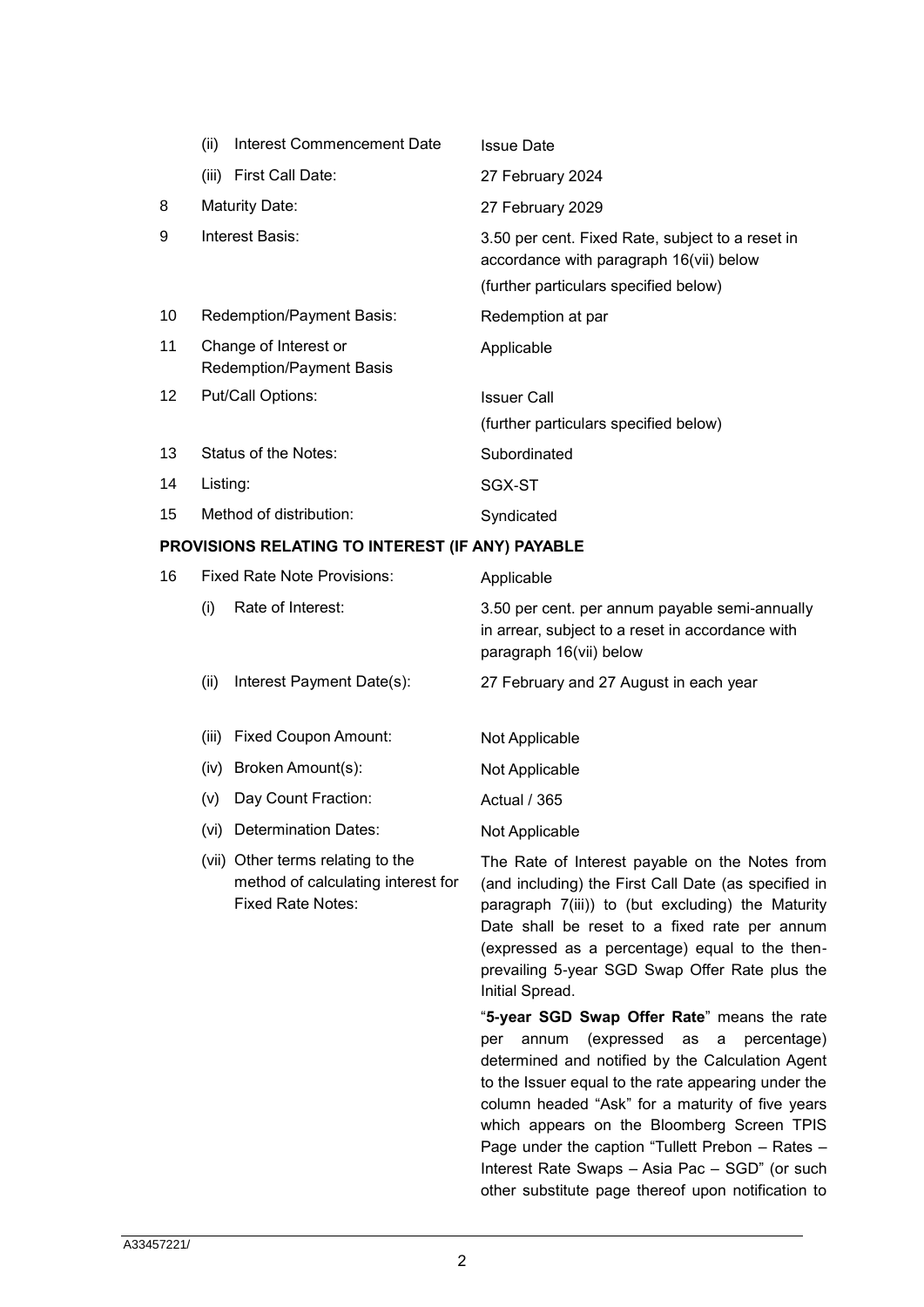|                                   |                                                           |                                                                                                                                                                                                                                                                                                               | and subsequent instruction from the Issuer, or if<br>there is no substitute page, the screen page which<br>is the generally accepted page used by market<br>participants at that time) published at the close of<br>business<br>the<br>on<br>second<br>Business Day preceding the relevant First Call<br>Date.<br>"Initial Spread" means 1.08 per cent. |
|-----------------------------------|-----------------------------------------------------------|---------------------------------------------------------------------------------------------------------------------------------------------------------------------------------------------------------------------------------------------------------------------------------------------------------------|---------------------------------------------------------------------------------------------------------------------------------------------------------------------------------------------------------------------------------------------------------------------------------------------------------------------------------------------------------|
| 17                                |                                                           | <b>Floating Rate Note Provisions:</b>                                                                                                                                                                                                                                                                         | Not Applicable                                                                                                                                                                                                                                                                                                                                          |
| 18                                |                                                           | Zero Coupon Note Provisions:                                                                                                                                                                                                                                                                                  | Not Applicable                                                                                                                                                                                                                                                                                                                                          |
| PROVISIONS RELATING TO REDEMPTION |                                                           |                                                                                                                                                                                                                                                                                                               |                                                                                                                                                                                                                                                                                                                                                         |
| 19                                |                                                           | Call Option:                                                                                                                                                                                                                                                                                                  | Applicable                                                                                                                                                                                                                                                                                                                                              |
|                                   | (i)                                                       | <b>Optional Redemption Date:</b>                                                                                                                                                                                                                                                                              | The First Call Date only (paragraph (ii) of<br>Condition 5(d)(ii) shall not apply to the Notes)                                                                                                                                                                                                                                                         |
|                                   | (ii)                                                      | Optional Redemption Amount of<br>each Note and method, if any, of<br>calculation of such amount(s):                                                                                                                                                                                                           | S\$250,000 per Calculation Amount                                                                                                                                                                                                                                                                                                                       |
| 20                                |                                                           | Put Option:                                                                                                                                                                                                                                                                                                   | Not Applicable                                                                                                                                                                                                                                                                                                                                          |
| 21                                | Variation instead of Redemption (Note<br>Condition 5(g)): |                                                                                                                                                                                                                                                                                                               | Applicable                                                                                                                                                                                                                                                                                                                                              |
| 22                                | Note:                                                     | Final Redemption Amount of each                                                                                                                                                                                                                                                                               | S\$250,000 per Calculation Amount                                                                                                                                                                                                                                                                                                                       |
| 23                                |                                                           | <b>Early Redemption Amount</b>                                                                                                                                                                                                                                                                                |                                                                                                                                                                                                                                                                                                                                                         |
|                                   |                                                           | Early Redemption Amount per<br>Calculation Amount payable on<br>redemption for taxation reasons or on<br>event of default/due to a Tax Law<br>change/Change of Qualification Event<br>and/or the method of calculating the<br>same (if required or if different from<br>that set out in the Note Conditions): | S\$250,000 per Calculation Amount                                                                                                                                                                                                                                                                                                                       |
|                                   |                                                           | <b>PROVISIONS RELATING TO LOSS ABSORPTION</b>                                                                                                                                                                                                                                                                 |                                                                                                                                                                                                                                                                                                                                                         |
| 24                                |                                                           | Loss Absorption Measure: Write<br>Down on a Loss Absorption Event<br>(Note Condition 6(a))                                                                                                                                                                                                                    | Applicable                                                                                                                                                                                                                                                                                                                                              |
|                                   |                                                           | <b>GENERAL PROVISIONS APPLICABLE TO THE NOTES</b>                                                                                                                                                                                                                                                             |                                                                                                                                                                                                                                                                                                                                                         |
| 25                                |                                                           | Form of Notes:                                                                                                                                                                                                                                                                                                | <b>Registered Notes</b>                                                                                                                                                                                                                                                                                                                                 |
| 26                                |                                                           | Financial Centre(s) or other special<br>provisions relating to Payment Dates:                                                                                                                                                                                                                                 | Singapore                                                                                                                                                                                                                                                                                                                                               |
| 27                                |                                                           | Talons for future Coupons or Receipts                                                                                                                                                                                                                                                                         | No.                                                                                                                                                                                                                                                                                                                                                     |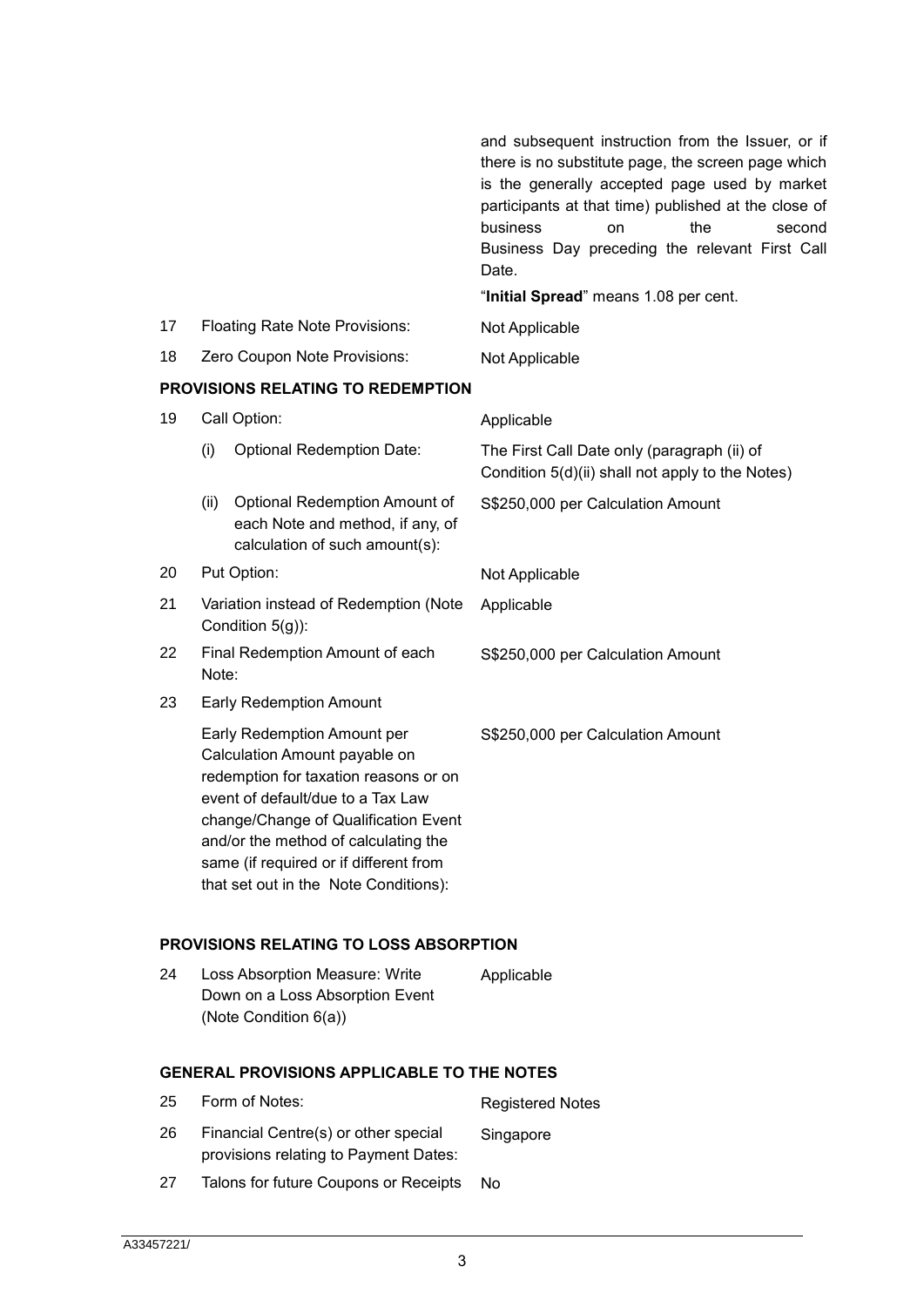to be attached to Definitive Notes (and dates on which such Talons mature):

- 28 Details relating to Partly-Paid Notes: amount of each payment comprising the Issue Price and date on which each payment is to be made and consequences (if any) of failure to pay, including any right of the Issuer to forfeit the Notes and interest due on late payment: Not Applicable 29 Details relating to Instalment Notes: amount of each instalment ("**Instalment Amount**"), date on which each payment is to be made Not Applicable
- ("**Instalment Date**"):
- 30 Other terms or special conditions: Not Applicable

### **DISTRIBUTION**

31 (i) If syndicated, names of Managers: Australia and New Zealand Banking Group Limited

Credit Suisse (Singapore) Limited

The Hongkong and Shanghai Banking Corporation Limited

United Overseas Bank Limited

(ii) Stabilising Manager (if any): The Hongkong and Shanghai Banking Corporation Limited

32 If non-syndicated, name of Dealer: Not Applicable

33 Additional selling restrictions: Singapore:

The Notes shall not be offered or sold, or be made the subject of an invitation for subscription or purchase, to the Issuer or any of its banking group entities or associates (each as defined in MAS Notice 637), unless with the prior approval of MAS.

# **OPERATIONAL INFORMATION**

- 34 ISIN Code: SG79A8000002
- 35 Common Code: 157232525
- 36 CMU Instrument Number: Not Applicable
- 37 Any clearing system(s) other than The Central Depository (Pte) Limited, The Central Moneymarkets Unit Service, Euroclear Bank SA/NV, Clearstream Banking S.A. and Austraclear Ltd and

Not Applicable. The Notes will be cleared through The Central Depository (Pte) Limited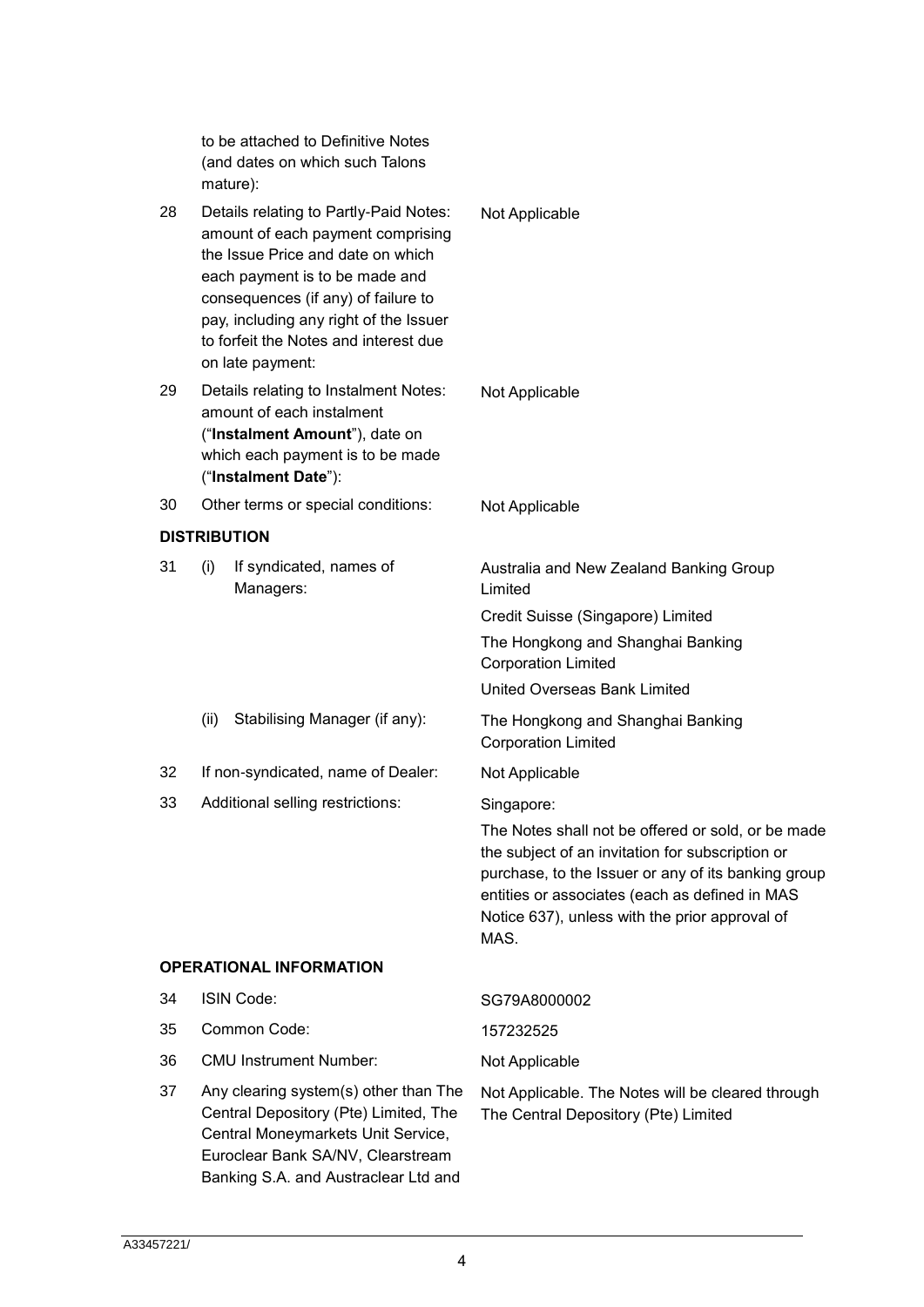| 38             | Delivery:                            | Delivery free of payment                   |  |  |
|----------------|--------------------------------------|--------------------------------------------|--|--|
| 39             | Additional Paying Agent(s) (if any): | Not Applicable                             |  |  |
| <b>GENERAL</b> |                                      |                                            |  |  |
| 40             | Governing Law:                       | Singapore law                              |  |  |
| 41             | Applicable governing document:       | Singapore Supplemental Trust Deed dated 17 |  |  |

# **PURPOSE OF PRICING SUPPLEMENT**

This Pricing Supplement comprises the final terms required for issue and admission to trading on the Singapore Exchange Securities Trading Limited of the Notes described herein pursuant to the S\$15,000,000,000 Euro Medium Term Note Programme of United Overseas Bank Limited.

February 2017

#### **INVESTMENT CONSIDERATIONS**

There are significant risks associated with the Notes. Prospective investors should have regard to the factors described under the section headed "Investment Considerations" in the Information Memorandum before purchasing any Notes. Before entering into any transaction, prospective investors should ensure that they fully understand the potential risks and rewards of that transaction and independently determine that the transaction is appropriate given their objectives, experience, financial and operational resources and other relevant circumstances. Prospective investors should consider consulting with such advisers as they deem necessary to assist them in making these determinations.

### **RESPONSIBILITY**

The Issuer accepts responsibility for the information contained in this Pricing Supplement.